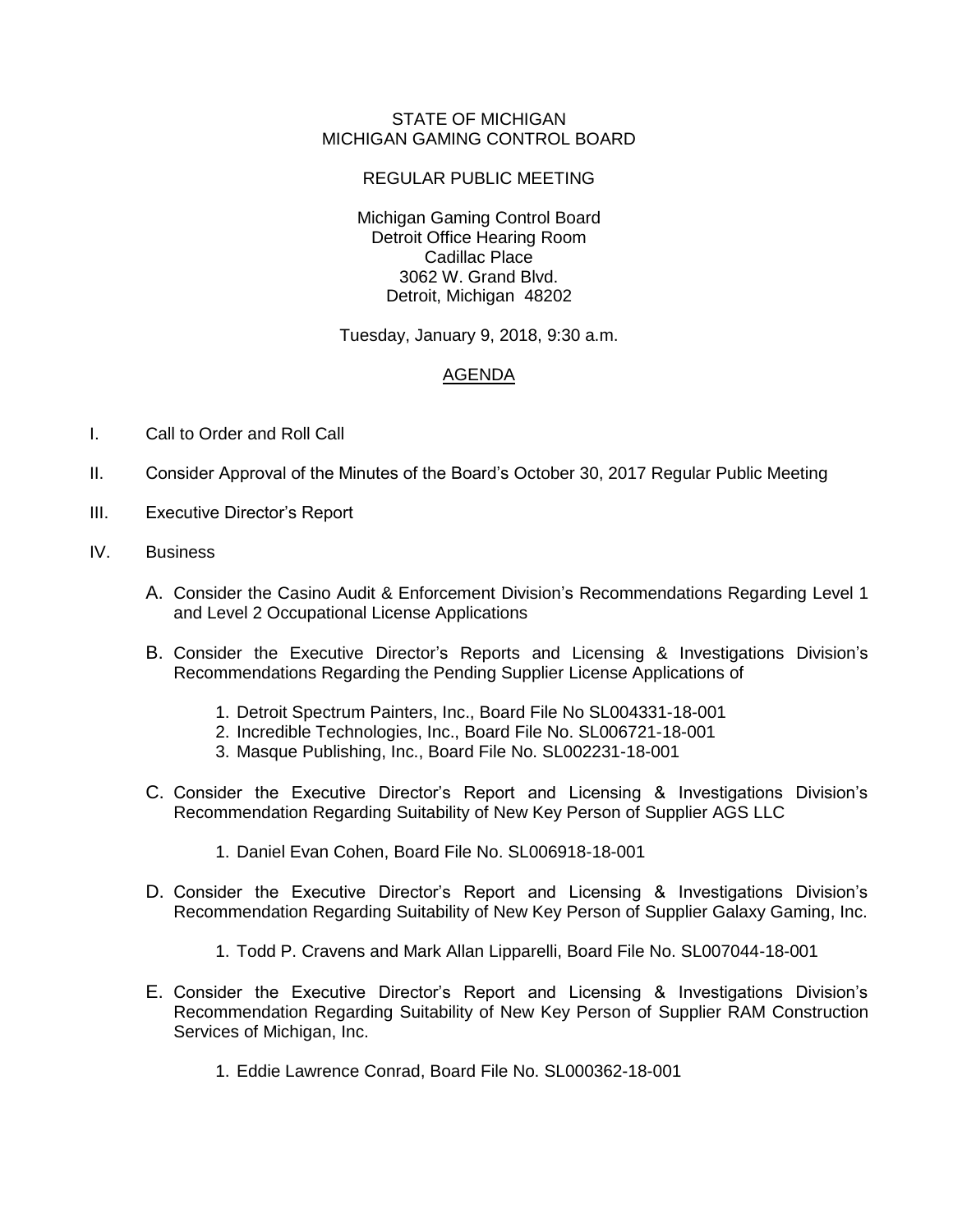- F. Consider the Executive Director's Report and Licensing & Investigations Division's Recommendation Regarding Suitability of New Key Person of Casino Licensee Greektown Casino, LLC
	- 1. Chad Ryan Barnhill, Board File No. GTC-17-004
- G. Consider the Executive Director's Reports and Licensing & Investigations Division's Recommendations Regarding the Pending Supplier License Renewal Requests of
	- 1. Allied-Eagle Supply Company, LLC d/b/a Allied Office Specialists, Board File No. SL003802-18-001
	- 2. American Gaming & Electronics, Inc., Board File No. SL001568-18-001
	- 3. Arrow Motor & Pump, Inc., Board File No. SL001683-18-001
	- 4. Cammegh Limited, Board File No. SL6974-18-001
	- 5. China Town Market, Inc., Board File No. SL004922-18-001
	- 6. Data Financial, Incorporated, Board File No. SL005853-18-001
	- 7. dPOP LLC with New Key Person Jennifer Elizabeth Janus, Board File No. SL006701-18-001
	- 8. Duffey, Petrosky & Company, L.L.C. with New Key Persons CP Marketing, Inc. and The Mark Petrosky Trust of April 16, 2002 As Amended and Restated on January 19, 2016, Board File No. SL006345-18-001
	- 9. General Linen Supply Company d/b/a General Linen and Uniform Service, Board File No. SL000917-18-001
	- 10.IGT with New Key Person Heather Jane McGregor, Board File No. SL000002-18- 001
	- 11.Micro Wise, Inc., Board File No. SL001572-18-001
	- 12.Midwest Game Supply Company, Board File No. SL000167-18-001
	- 13.Motor City Electric Co., Board File No. SL000088-18-001
	- 14.Northern Lakes Seafood & Meats, L.L.C., Board File No. SL002903-18-001
	- 15.SMS Staffing Solutions, Inc., Board File No. SL005876-18-001
	- 16.TCS John Huxley America, Inc., Board File No. SL001026-18-001
	- 17.The Printer, Inc., Board File No. SL006359-18-001
- H. Consider the Executive Director's Report and Licensing & Investigations Division's Recommendation Regarding the Pending Transfer of Interest of
	- 1. AGS, LLC, Board File No. SL006918-18-002
	- 2. RAM Construction Services of Michigan, Inc., Board File No. SL000362-18-002
- I. Consider the Executive Director's Report and Licensing & Investigations Division's Recommendations Regarding the Withdrawal of Supplier License Applications of
	- 1. Assemblers III, LLC, Board File No. SL006483-18-001
	- 2. Brainstorm Logistics, LLC, Board File No. SL003101-18-001
	- 3. Davis Iron Works, Inc., Board File No. SL005189-18-001
- J. Consider the Casino Audit & Enforcement Division's Recommendation Regarding the Administrative Law Judge's Proposal for Decision of Occupational Licensee
	- 1. Elton Carr II, Case No. ODA-2017-4
- K. Consider the Casino Audit & Enforcement Division's Recommendation Regarding the Administrative Law Judge's Proposal for Decision of Occupational Licensee
	- 1. Sidney Lee Davis, Case No. ODA-2017-1